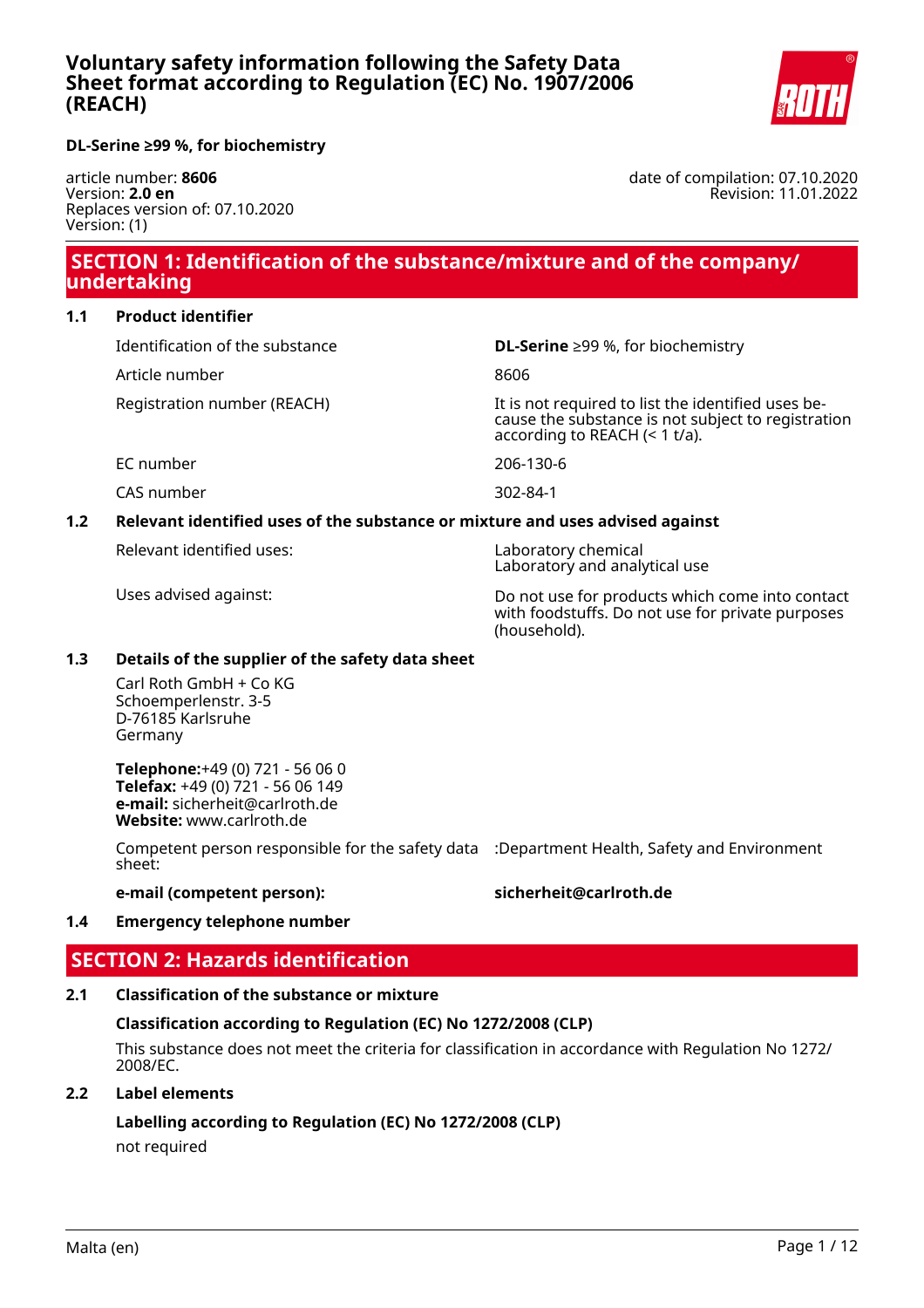

article number: **8606**

# **2.3 Other hazards**

#### **Results of PBT and vPvB assessment**

According to the results of its assessment, this substance is not a PBT or a vPvB.

# **SECTION 3: Composition/information on ingredients**

### **3.1 Substances**

| Name of substance | DL-Serine               |
|-------------------|-------------------------|
| Molecular formula | $C_3H_7NO_3$            |
| Molar mass        | 105,1 $9/_{\text{mol}}$ |
| CAS No            | $302 - 84 - 1$          |
| EC No             | 206-130-6               |

# **SECTION 4: First aid measures**

### **4.1 Description of first aid measures**



# **General notes**

No special measures are necessary.

#### **Following inhalation**

Provide fresh air.

### **Following skin contact**

Rinse skin with water/shower.

### **Following eye contact**

Rinse cautiously with water for several minutes.

#### **Following ingestion**

Rinse mouth. Call a doctor if you feel unwell.

- **4.2 Most important symptoms and effects, both acute and delayed** Symptoms and effects are not known to date.
- **4.3 Indication of any immediate medical attention and special treatment needed** none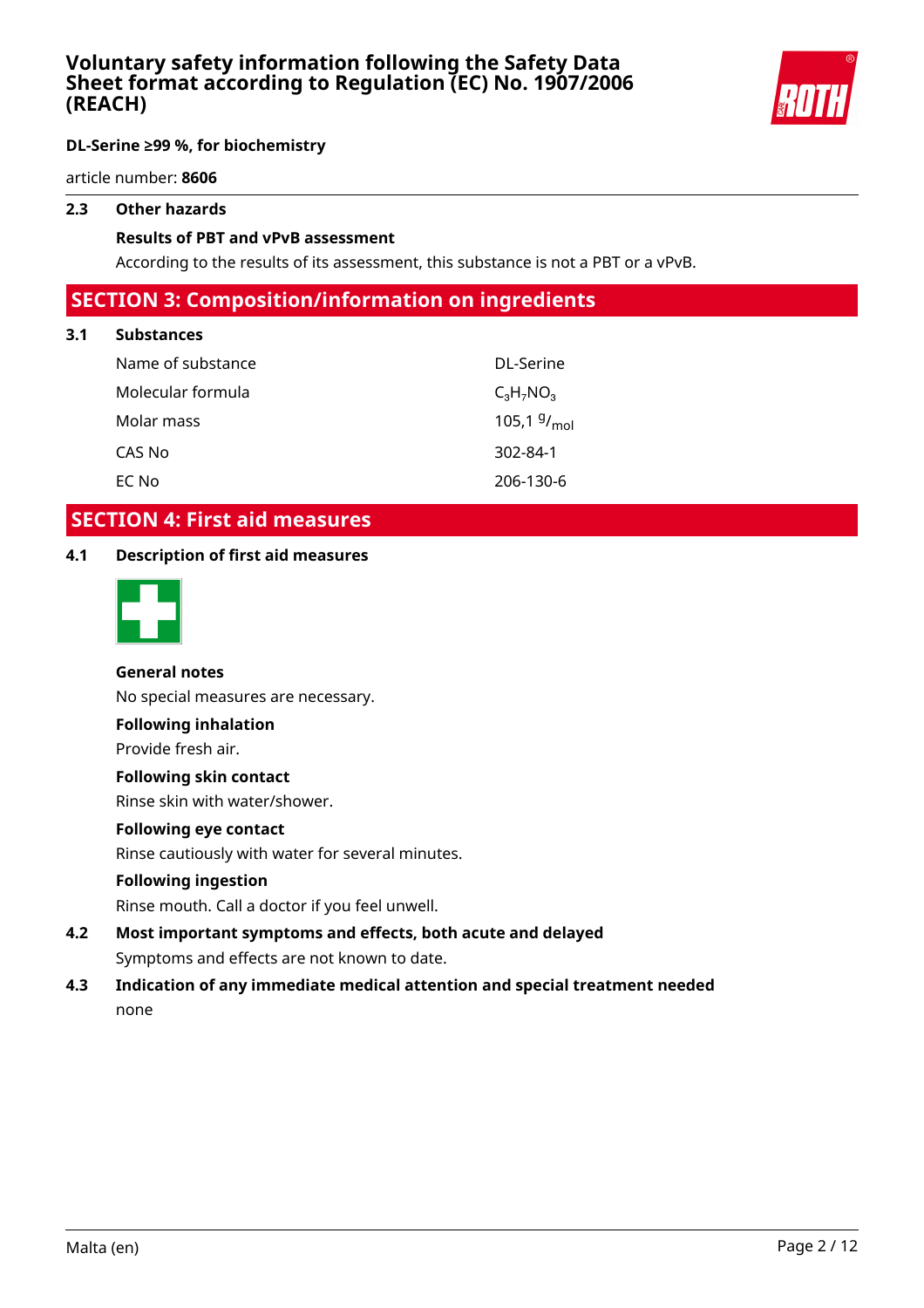

**DL-Serine ≥99 %, for biochemistry**

article number: **8606**

# **SECTION 5: Firefighting measures**

#### **5.1 Extinguishing media**



#### **Suitable extinguishing media**

co-ordinate firefighting measures to the fire surroundings water, foam, alcohol resistant foam, dry extinguishing powder, ABC-powder

### **Unsuitable extinguishing media**

water jet

#### **5.2 Special hazards arising from the substance or mixture**

Combustible.

#### **Hazardous combustion products**

In case of fire may be liberated: Nitrogen oxides (NOx), Carbon monoxide (CO), Carbon dioxide (CO₂)

#### **5.3 Advice for firefighters**

In case of fire and/or explosion do not breathe fumes. Fight fire with normal precautions from a reasonable distance. Wear self-contained breathing apparatus.

# **SECTION 6: Accidental release measures**

**6.1 Personal precautions, protective equipment and emergency procedures**



#### **For non-emergency personnel**

No special measures are necessary.

**6.2 Environmental precautions**

Keep away from drains, surface and ground water.

#### **6.3 Methods and material for containment and cleaning up**

#### **Advice on how to contain a spill**

Covering of drains. Take up mechanically.

#### **Advice on how to clean up a spill**

Take up mechanically.

#### **Other information relating to spills and releases**

Place in appropriate containers for disposal.

#### **6.4 Reference to other sections**

Hazardous combustion products: see section 5. Personal protective equipment: see section 8. Incompatible materials: see section 10. Disposal considerations: see section 13.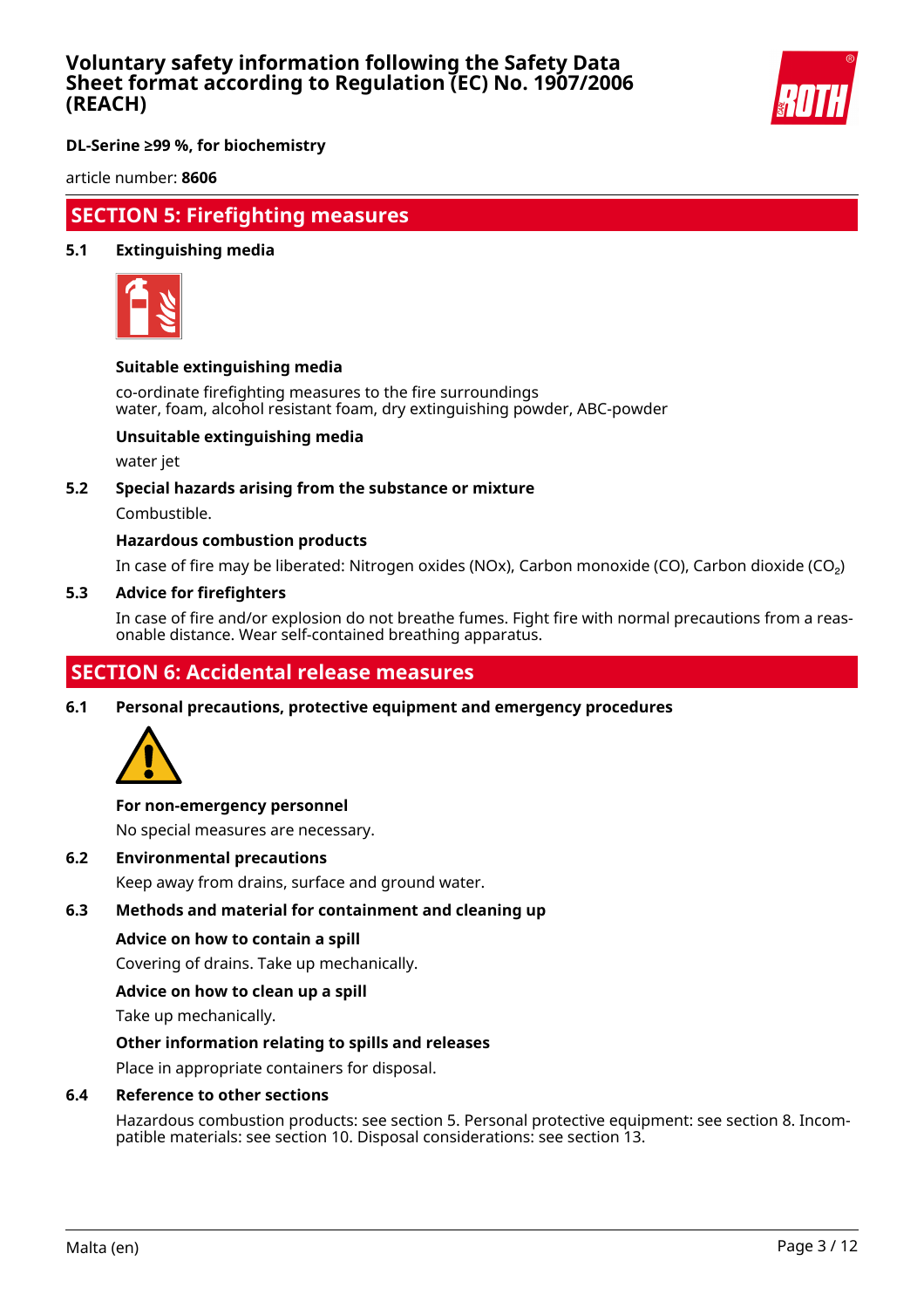

## **DL-Serine ≥99 %, for biochemistry**

article number: **8606**

# **SECTION 7: Handling and storage**

- **7.1 Precautions for safe handling** No special measures are necessary. **Advice on general occupational hygiene** Keep away from food, drink and animal feedingstuffs.
- **7.2 Conditions for safe storage, including any incompatibilities**

Store in a dry place. Keep in a cool place.

**Incompatible substances or mixtures**

Observe hints for combined storage.

**Consideration of other advice:**

**Specific designs for storage rooms or vessels**

Recommended storage temperature: 2 – 8 °C

**7.3 Specific end use(s)** No information available.

# **SECTION 8: Exposure controls/personal protection**

### **8.1 Control parameters**

#### **National limit values**

#### **Occupational exposure limit values (Workplace Exposure Limits)**

This information is not available.

## **8.2 Exposure controls**

# **Individual protection measures (personal protective equipment)**

# **Eye/face protection**



Use safety goggle with side protection.

**Skin protection**



# **• hand protection**

Wear suitable gloves. Chemical protection gloves are suitable, which are tested according to EN 374.

## **• type of material**

NBR (Nitrile rubber)

### **• material thickness**

>0,11 mm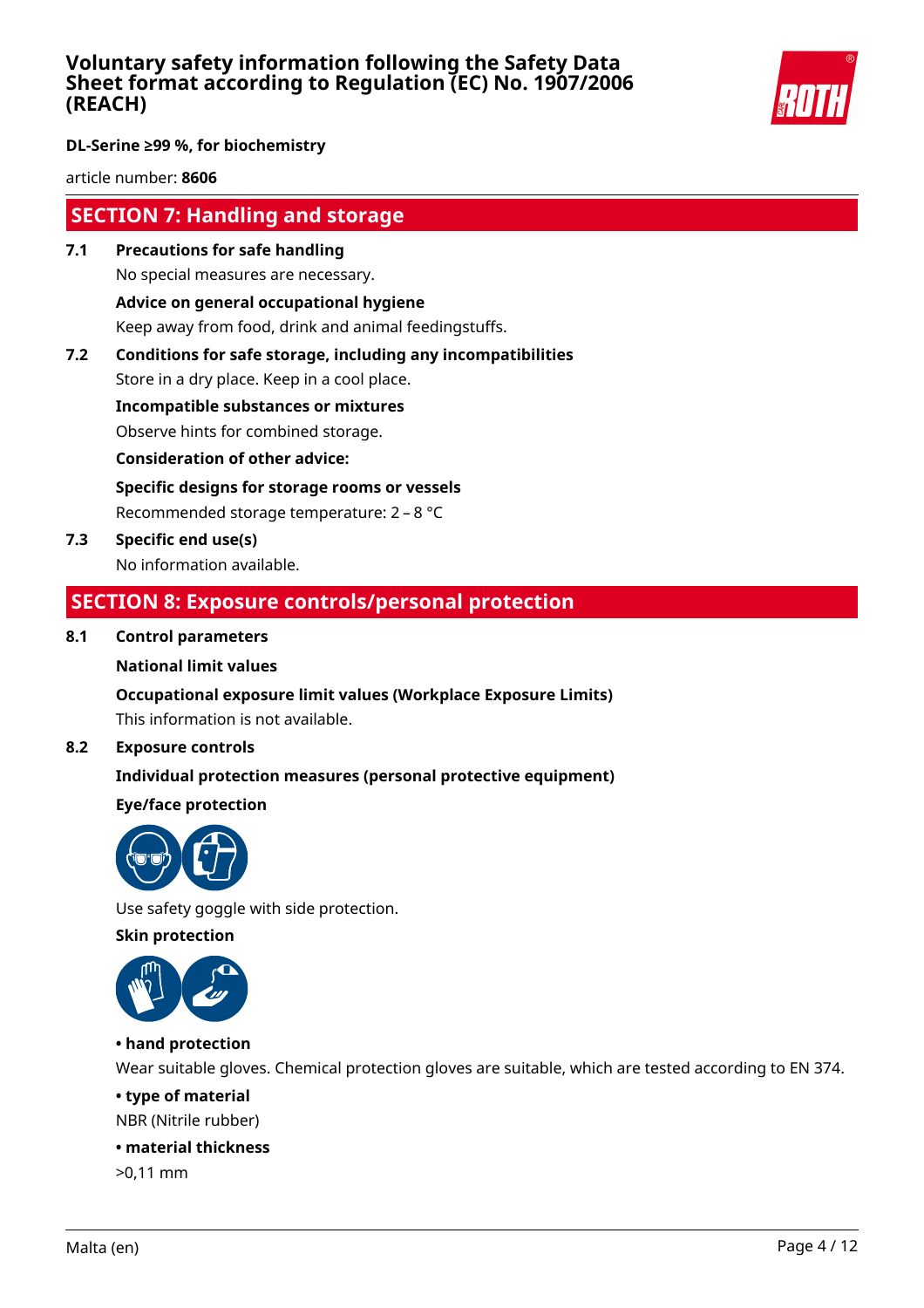

article number: **8606**

#### **• breakthrough times of the glove material**

>480 minutes (permeation: level 6)

#### **• other protection measures**

Take recovery periods for skin regeneration. Preventive skin protection (barrier creams/ointments) is recommended.

#### **Respiratory protection**



Respiratory protection necessary at: Dust formation. Particulate filter device (EN 143). P1 (filters at least 80 % of airborne particles, colour code: White).

#### **Environmental exposure controls**

Keep away from drains, surface and ground water.

# **SECTION 9: Physical and chemical properties**

#### **9.1 Information on basic physical and chemical properties**

| Physical state                                              | solid                                                        |
|-------------------------------------------------------------|--------------------------------------------------------------|
| Form                                                        | powder, crystalline                                          |
| Colour                                                      | whitish                                                      |
| Odour                                                       | odourless                                                    |
| Melting point/freezing point                                | 240 °C                                                       |
| Boiling point or initial boiling point and boiling<br>range | not determined                                               |
| Flammability                                                | this material is combustible, but will not ignite<br>readily |
| Lower and upper explosion limit                             | not determined                                               |
| Flash point                                                 | not applicable                                               |
| Auto-ignition temperature                                   | not determined                                               |
| Decomposition temperature                                   | $>215$ °C                                                    |
| pH (value)                                                  | 5 – 6 (in aqueous solution: 100 $9/1$ , 20 °C)               |
| Kinematic viscosity                                         | not relevant                                                 |
| Solubility(ies)                                             |                                                              |
| Water solubility                                            | 359,7 <sup>9</sup> / <sub>1</sub> at 20 °C                   |
| Partition coefficient                                       |                                                              |
| Partition coefficient n-octanol/water (log value):          | $-3,33$ (TOXNET)                                             |
| Vapour pressure                                             | not determined                                               |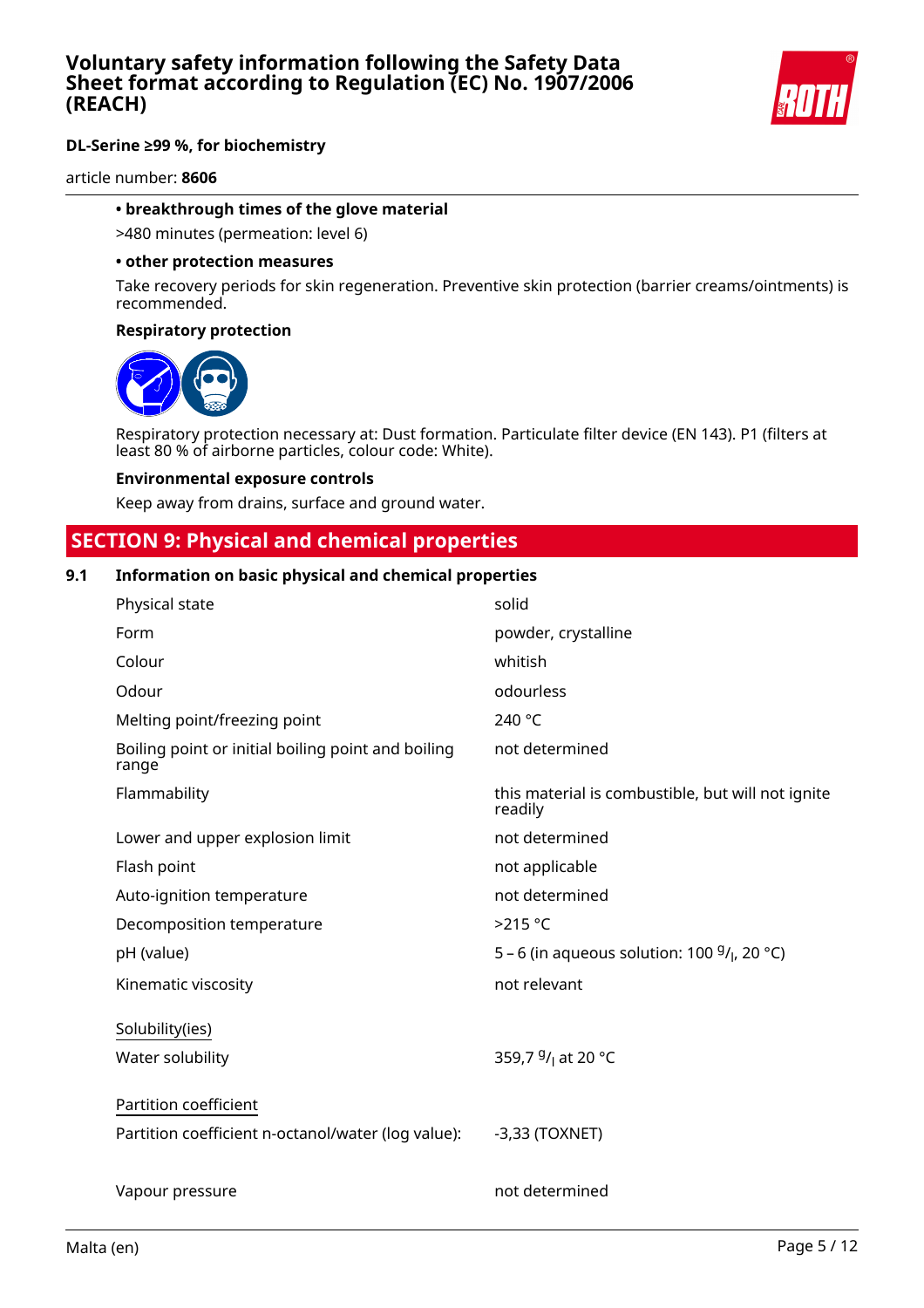

article number: **8606**

| Density and/or relative density                        |                                                                |
|--------------------------------------------------------|----------------------------------------------------------------|
| Density                                                | 1,6 $9/$ <sub>cm</sub> at 22 °C                                |
| Relative vapour density                                | information on this property is not available                  |
| Particle characteristics                               | No data available.                                             |
| Other safety parameters                                |                                                                |
| Oxidising properties                                   | none                                                           |
| <b>Other information</b>                               |                                                                |
| Information with regard to physical hazard<br>classes: | hazard classes acc. to GHS<br>(physical hazards): not relevant |
| Other safety characteristics:                          | There is no additional information.                            |

# **SECTION 10: Stability and reactivity**

#### **10.1 Reactivity**

**9.2 Other information**

The product in the delivered form is not dust explosion capable; the enrichment of fine dust however leads to the danger of dust explosion.

#### **10.2 Chemical stability**

The material is stable under normal ambient and anticipated storage and handling conditions of temperature and pressure.

#### **10.3 Possibility of hazardous reactions**

**Violent reaction with:** strong oxidiser

#### **10.4 Conditions to avoid**

Keep away from heat. Decompostion takes place from temperatures above: >215 °C.

#### **10.5 Incompatible materials**

There is no additional information.

# **10.6 Hazardous decomposition products**

Hazardous combustion products: see section 5.

# **SECTION 11: Toxicological information**

# **11.1 Information on hazard classes as defined in Regulation (EC) No 1272/2008**

# **Classification according to GHS (1272/2008/EC, CLP)**

This substance does not meet the criteria for classification in accordance with Regulation No 1272/ 2008/EC.

### **Acute toxicity**

Shall not be classified as acutely toxic.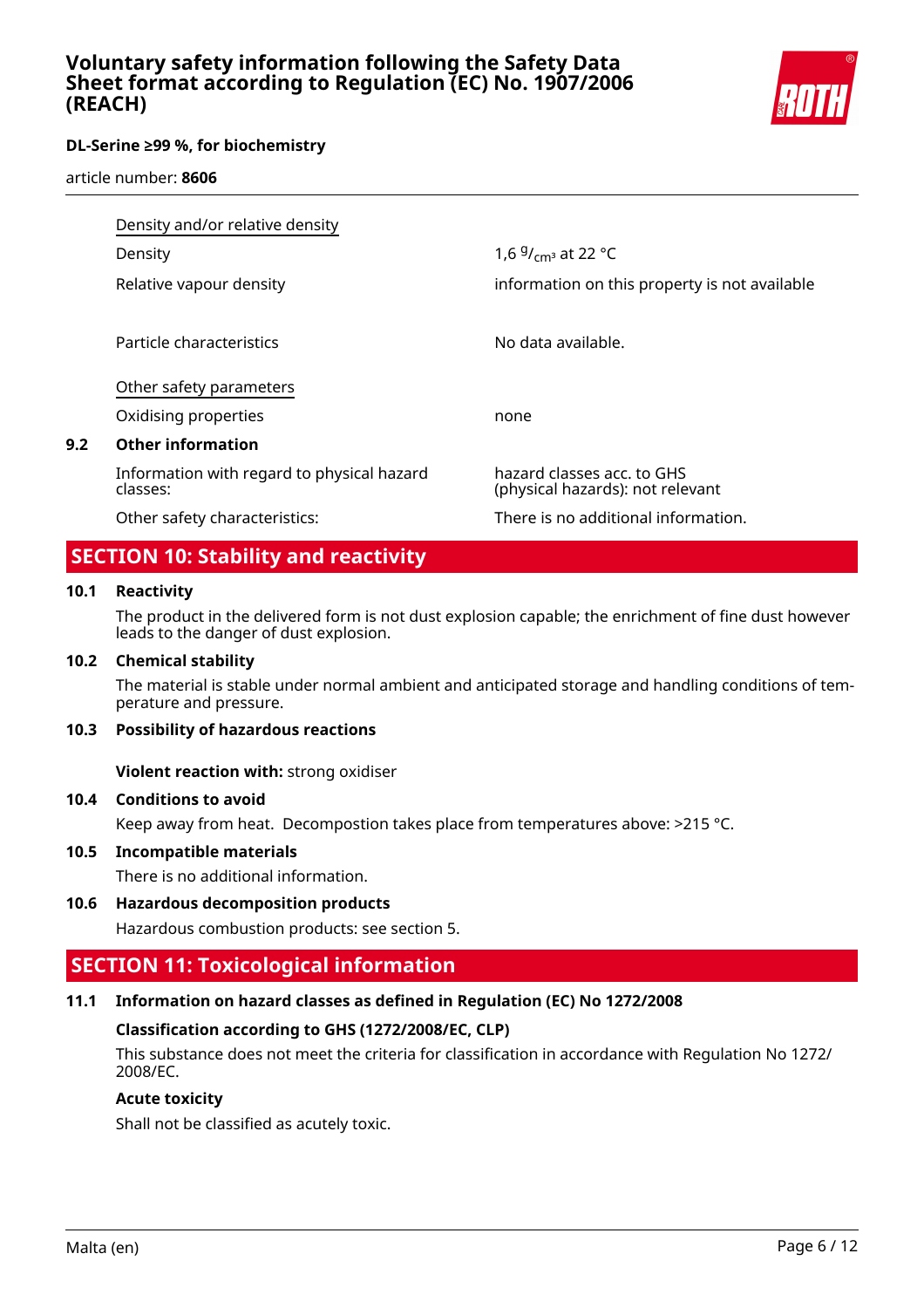

#### article number: **8606**

| <b>Acute toxicity</b> |                 |                        |                |               |               |
|-----------------------|-----------------|------------------------|----------------|---------------|---------------|
| <b>Exposure route</b> | <b>Endpoint</b> | <b>Value</b>           | <b>Species</b> | <b>Method</b> | <b>Source</b> |
| oral                  | LD50            | $>2.000 \frac{mg}{kg}$ | rat            |               | <b>ECHA</b>   |

### **Skin corrosion/irritation**

Shall not be classified as corrosive/irritant to skin.

### **Serious eye damage/eye irritation**

Shall not be classified as seriously damaging to the eye or eye irritant.

### **Respiratory or skin sensitisation**

Shall not be classified as a respiratory or skin sensitiser.

### **Germ cell mutagenicity**

Shall not be classified as germ cell mutagenic.

### **Carcinogenicity**

Shall not be classified as carcinogenic.

#### **Reproductive toxicity**

Shall not be classified as a reproductive toxicant.

### **Specific target organ toxicity - single exposure**

Shall not be classified as a specific target organ toxicant (single exposure).

#### **Specific target organ toxicity - repeated exposure**

Shall not be classified as a specific target organ toxicant (repeated exposure).

#### **Aspiration hazard**

Shall not be classified as presenting an aspiration hazard.

# **Symptoms related to the physical, chemical and toxicological characteristics**

#### **• If swallowed**

Data are not available.

**• If in eyes**

Data are not available.

**• If inhaled**

Data are not available.

#### **• If on skin**

Data are not available.

#### **• Other information**

Health effects are not known. This information is based upon the present state of our knowledge.

# **11.2 Endocrine disrupting properties**

Not listed.

### **11.3 Information on other hazards**

There is no additional information.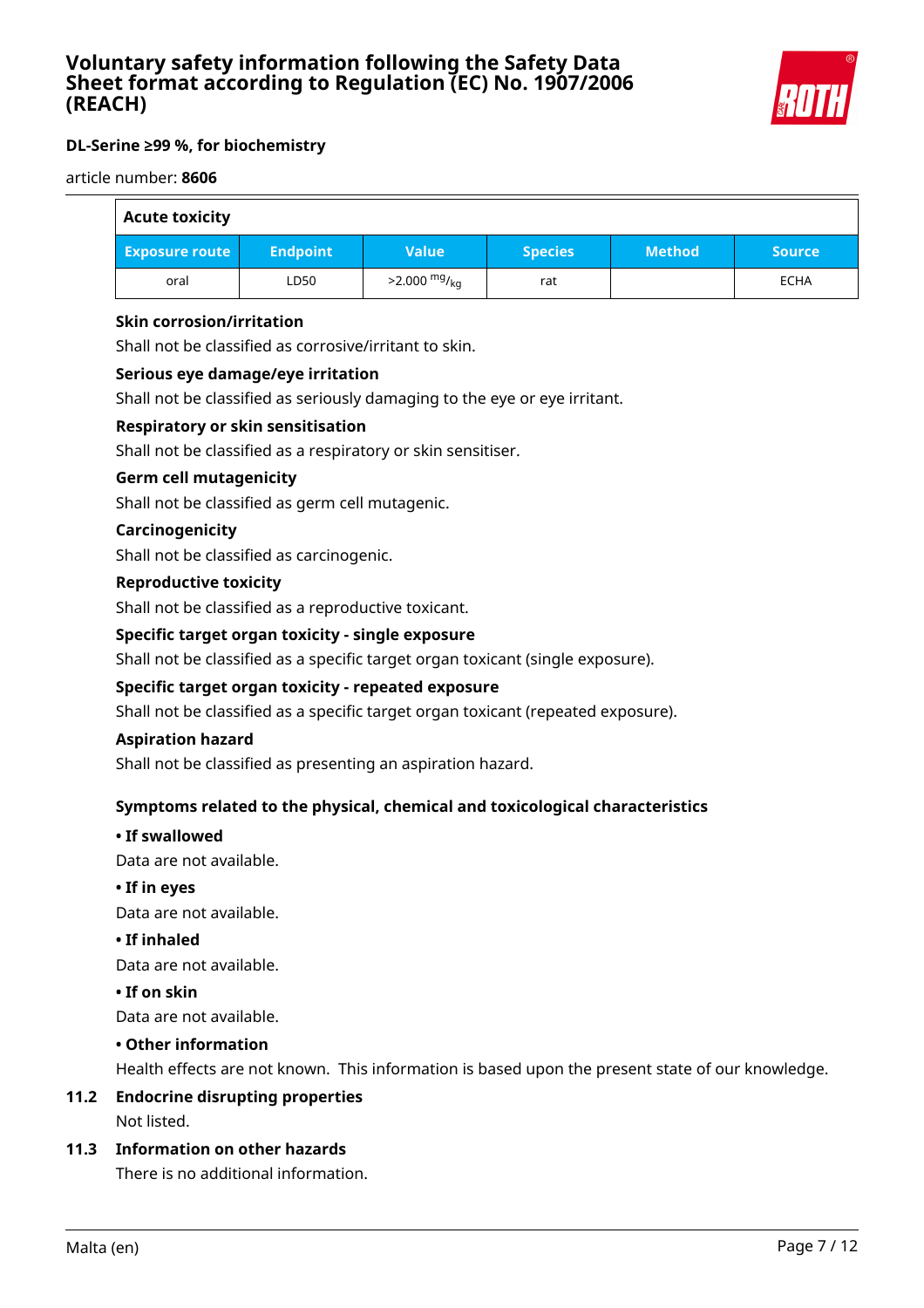

### **DL-Serine ≥99 %, for biochemistry**

article number: **8606**

# **SECTION 12: Ecological information**

#### **12.1 Toxicity**

Shall not be classified as hazardous to the aquatic environment.

#### **Biodegradation**

Data are not available.

# **12.2 Process of degradability**

Theoretical Oxygen Demand with nitrification: 1,294  $mg/m<sub>0</sub>$ Theoretical Oxygen Demand: 0,7612<sup>mg</sup>/<sub>mg</sub> Theoretical Carbon Dioxide: 1,256 mg/mg

#### **12.3 Bioaccumulative potential**

Does not significantly accumulate in organisms.

| n-octanol/water (log KOW) | -3,33 (TOXNET |
|---------------------------|---------------|
|---------------------------|---------------|

### **12.4 Mobility in soil**

Data are not available.

# **12.5 Results of PBT and vPvB assessment** Data are not available.

- **12.6 Endocrine disrupting properties** Not listed.
- **12.7 Other adverse effects**

Data are not available.

# **SECTION 13: Disposal considerations**

#### **13.1 Waste treatment methods**



Consult the appropriate local waste disposal expert about waste disposal.

#### **Sewage disposal-relevant information**

Do not empty into drains.

#### **13.2 Relevant provisions relating to waste**

The allocation of waste identity numbers/waste descriptions must be carried out according to the EEC, specific to the industry and process. Waste catalogue ordinance (Germany).

#### **13.3 Remarks**

Waste shall be separated into the categories that can be handled separately by the local or national waste management facilities. Please consider the relevant national or regional provisions.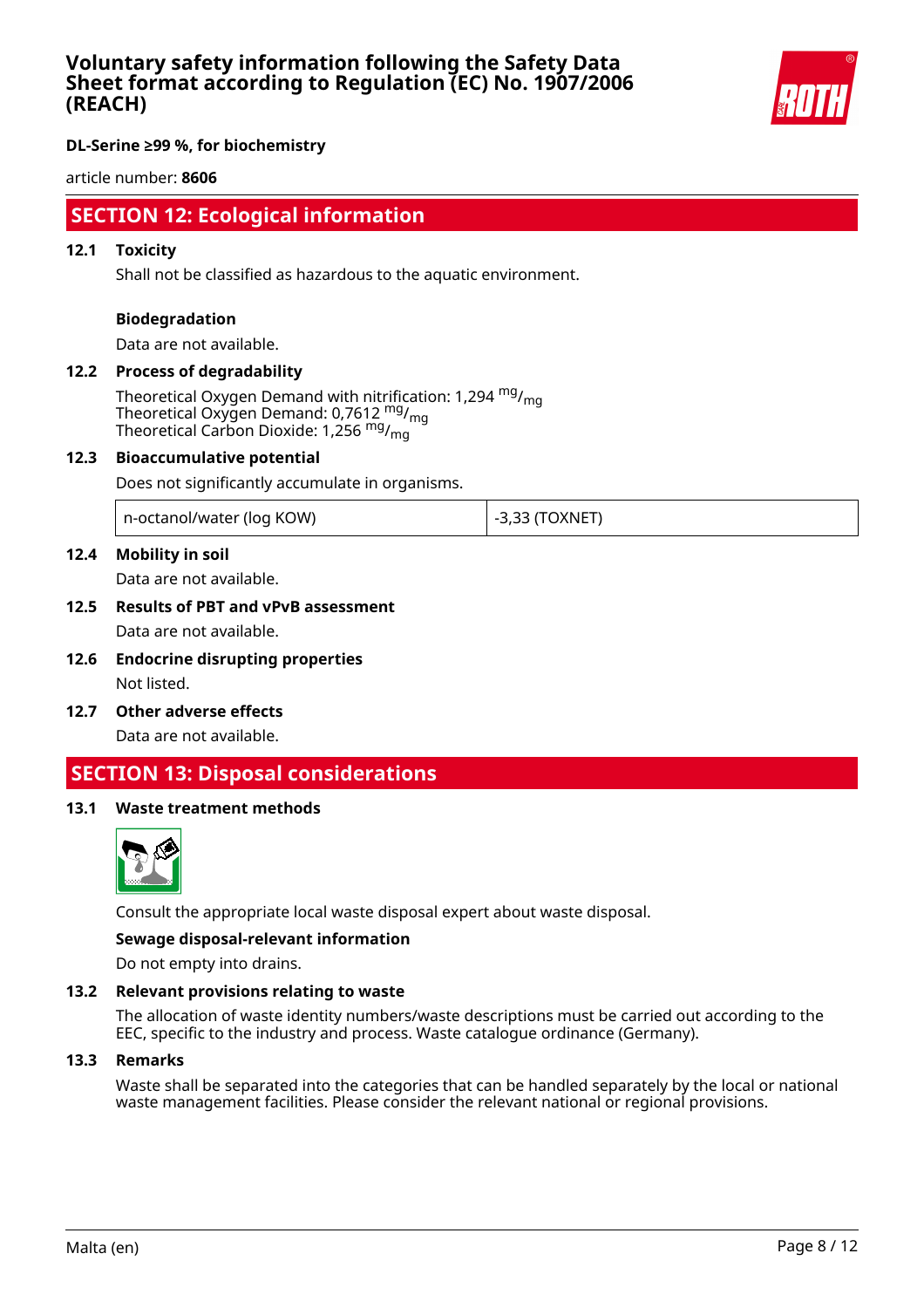

article number: **8606**

# **SECTION 14: Transport information**

- **14.1 UN number or ID number 12.1 14.1 UN number not subject to transport regulations**
- **14.2 UN proper shipping name** not assigned
- **14.3 Transport hazard class(es)** none
- **14.4 Packing group not assigned**
- 

**14.5 Environmental hazards** non-environmentally hazardous acc. to the dangerous goods regulations

- **14.6 Special precautions for user** There is no additional information.
- **14.7 Maritime transport in bulk according to IMO instruments** The cargo is not intended to be carried in bulk.
- **14.8 Information for each of the UN Model Regulations**

# **Transport of dangerous goods by road, rail and inland waterway (ADR/RID/ADN) - Additional information**

Not subject to ADR, RID and ADN.

**International Maritime Dangerous Goods Code (IMDG) - Additional information** Not subject to IMDG.

**International Civil Aviation Organization (ICAO-IATA/DGR) - Additional information** Not subject to ICAO-IATA.

# **SECTION 15: Regulatory information**

# **15.1 Safety, health and environmental regulations/legislation specific for the substance or mixture**

**Relevant provisions of the European Union (EU)**

#### **Restrictions according to REACH, Annex XVII**

not listed

# **List of substances subject to authorisation (REACH, Annex XIV)/SVHC - candidate list** Not listed.

**Seveso Directive**

|           | 2012/18/EU (Seveso III)               |                                                                                                   |              |
|-----------|---------------------------------------|---------------------------------------------------------------------------------------------------|--------------|
| <b>No</b> | Dangerous substance/hazard categories | Qualifying quantity (tonnes) for the application of lower and upper-tier re-<br><b>quirements</b> | <b>Notes</b> |
|           | not assigned                          |                                                                                                   |              |

# **Deco-Paint Directive**

| VOC content | 0 %<br>0.91<br>v |
|-------------|------------------|
|             |                  |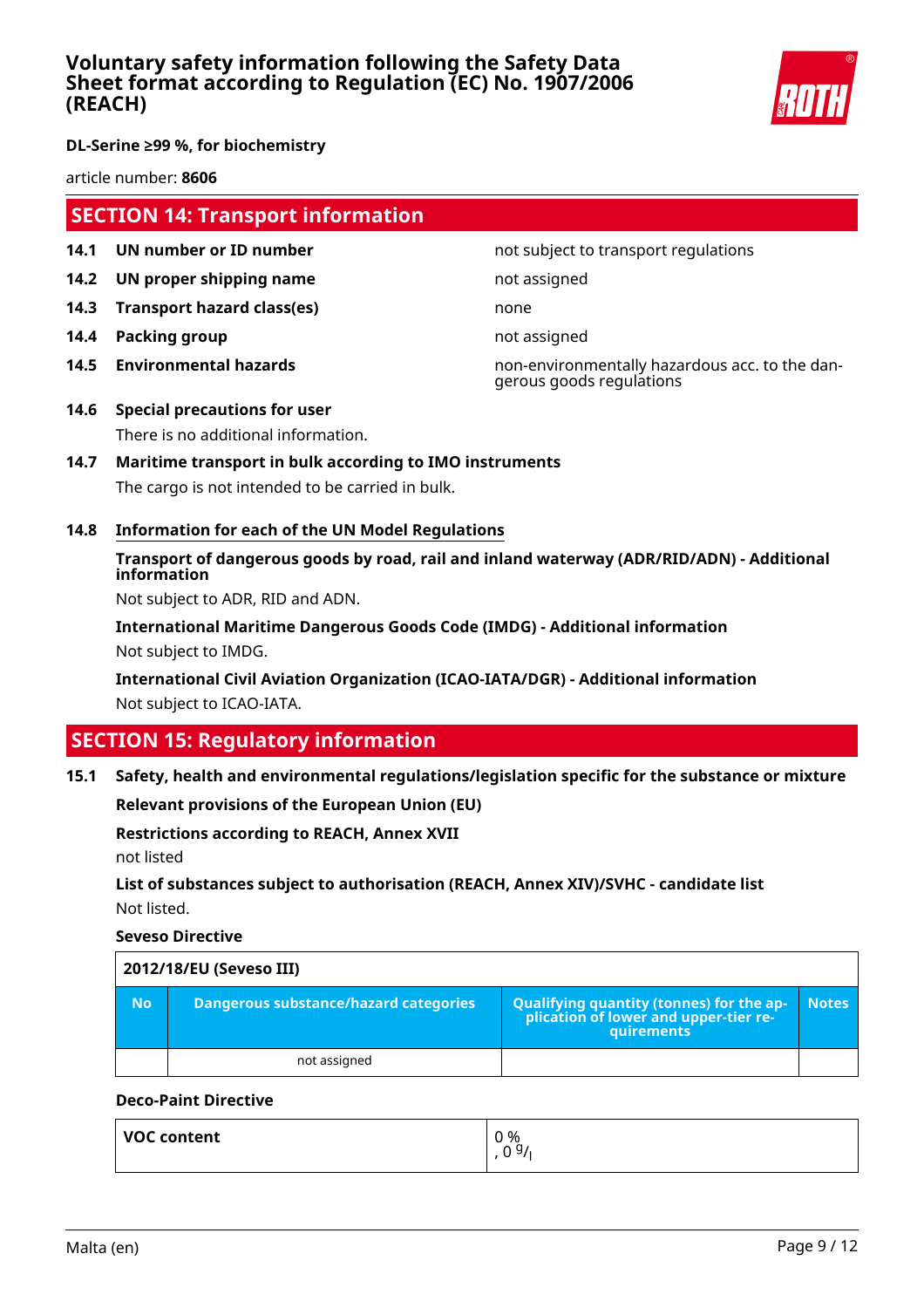

#### article number: **8606**

| <b>Industrial Emissions Directive (IED)</b> |      |
|---------------------------------------------|------|
| VOC content                                 | 0 %  |
| <b>VOC content</b>                          | 0.9/ |

#### **Directive on the restriction of the use of certain hazardous substances in electrical and electronic equipment (RoHS)**

not listed

#### **Regulation concerning the establishment of a European Pollutant Release and Transfer Register (PRTR)**

not listed

#### **Water Framework Directive (WFD)**

not listed

#### **Regulation on the marketing and use of explosives precursors**

not listed

## **Regulation on drug precursors**

not listed

#### **Regulation on substances that deplete the ozone layer (ODS)**

not listed

#### **Regulation concerning the export and import of hazardous chemicals (PIC)**

not listed

#### **Regulation on persistent organic pollutants (POP)**

not listed

#### **Other information**

Directive 94/33/EC on the protection of young people at work. Observe employment restrictions under the Maternity Protection Directive (92/85/EEC) for expectant or nursing mothers.

#### **National inventories**

| <b>Country</b> | <b>Inventory</b> | <b>Status</b>       |
|----------------|------------------|---------------------|
| AU             | <b>AICS</b>      | substance is listed |
| CA             | <b>DSL</b>       | substance is listed |
| <b>CN</b>      | <b>IECSC</b>     | substance is listed |
| EU             | ECSI             | substance is listed |
| <b>EU</b>      | REACH Reg.       | substance is listed |
| JP             | <b>CSCL-ENCS</b> | substance is listed |
| KR             | KECI             | substance is listed |
| <b>MX</b>      | <b>INSQ</b>      | substance is listed |
| NZ             | NZIoC            | substance is listed |
| TW             | <b>TCSI</b>      | substance is listed |
| US             | <b>TSCA</b>      | substance is listed |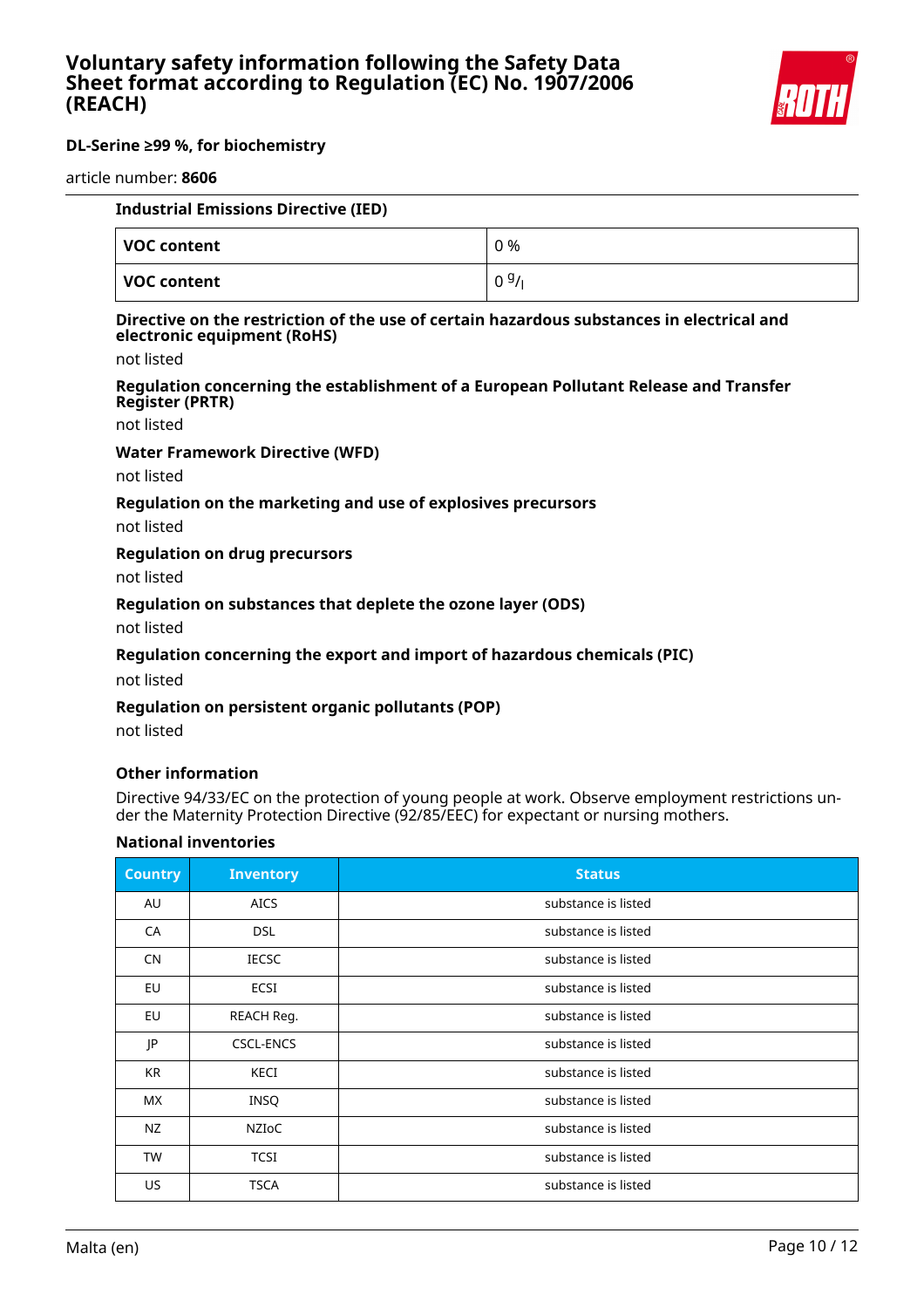

#### article number: **8606**

| Legend       | Australian Inventory of Chemical Substances                             |
|--------------|-------------------------------------------------------------------------|
| <b>AICS</b>  | CSCL-ENCS List of Existing and New Chemical Substances (CSCL-ENCS)      |
| <b>DSL</b>   | Domestic Substances List (DSL)                                          |
| ECSI         | EC Substance Inventory (EINECS, ELINCS, NLP)                            |
| <b>IECSC</b> | Inventory of Existing Chemical Substances Produced or Imported in China |
| INSO         | National Inventory of Chemical Substances                               |
| KECI         | Korea Existing Chemicals Inventory                                      |
| NZIoC        | New Zealand Inventory of Chemicals                                      |
| <b>TCSI</b>  | REACH Reg. REACH registered substances                                  |
| <b>TSCA</b>  | Taiwan Chemical Substance Inventory                                     |
|              | Toxic Substance Control Act                                             |

#### **15.2 Chemical Safety Assessment**

No Chemical Safety Assessment has been carried out for this substance.

# **SECTION 16: Other information**

# **Indication of changes (revised safety data sheet)**

Alignment to regulation: Regulation (EC) No. 1907/2006 (REACH), amended by 2020/878/EU

### Restructuring: section 9, section 14

| <b>Section</b> | <b>Former entry (text/value)</b>                      | <b>Actual entry (text/value)</b>                                                                                             | Safety-<br>relev-<br>ant |
|----------------|-------------------------------------------------------|------------------------------------------------------------------------------------------------------------------------------|--------------------------|
| 2.2            | Signal word:<br>not required                          |                                                                                                                              | yes                      |
| 2.3            | Other hazards:<br>There is no additional information. | Other hazards                                                                                                                | yes                      |
| 2.3            |                                                       | Results of PBT and vPvB assessment:<br>According to the results of its assessment, this<br>substance is not a PBT or a vPvB. | yes                      |

#### **Abbreviations and acronyms**

| Abbr.           | <b>Descriptions of used abbreviations</b>                                                                                                                                                                                       |
|-----------------|---------------------------------------------------------------------------------------------------------------------------------------------------------------------------------------------------------------------------------|
| <b>ADN</b>      | Accord européen relatif au transport international des marchandises dangereuses par voies de naviga-<br>tion intérieures (European Agreement concerning the International Carriage of Dangerous Goods by In-<br>land Waterways) |
| <b>ADR</b>      | Accord relatif au transport international des marchandises dangereuses par route (Agreement concern-<br>ing the International Carriage of Dangerous Goods by Road)                                                              |
| CAS             | Chemical Abstracts Service (service that maintains the most comprehensive list of chemical substances)                                                                                                                          |
| <b>CLP</b>      | Regulation (EC) No 1272/2008 on classification, labelling and packaging of substances and mixtures                                                                                                                              |
| <b>DGR</b>      | Dangerous Goods Regulations (see IATA/DGR)                                                                                                                                                                                      |
| EC No           | The EC Inventory (EINECS, ELINCS and the NLP-list) is the source for the seven-digit EC number, an identi-<br>fier of substances commercially available within the EU (European Union)                                          |
| <b>EINECS</b>   | European Inventory of Existing Commercial Chemical Substances                                                                                                                                                                   |
| <b>ELINCS</b>   | European List of Notified Chemical Substances                                                                                                                                                                                   |
| <b>GHS</b>      | "Globally Harmonized System of Classification and Labelling of Chemicals" developed by the United Na-<br>tions                                                                                                                  |
| <b>IATA</b>     | International Air Transport Association                                                                                                                                                                                         |
| <b>IATA/DGR</b> | Dangerous Goods Regulations (DGR) for the air transport (IATA)                                                                                                                                                                  |